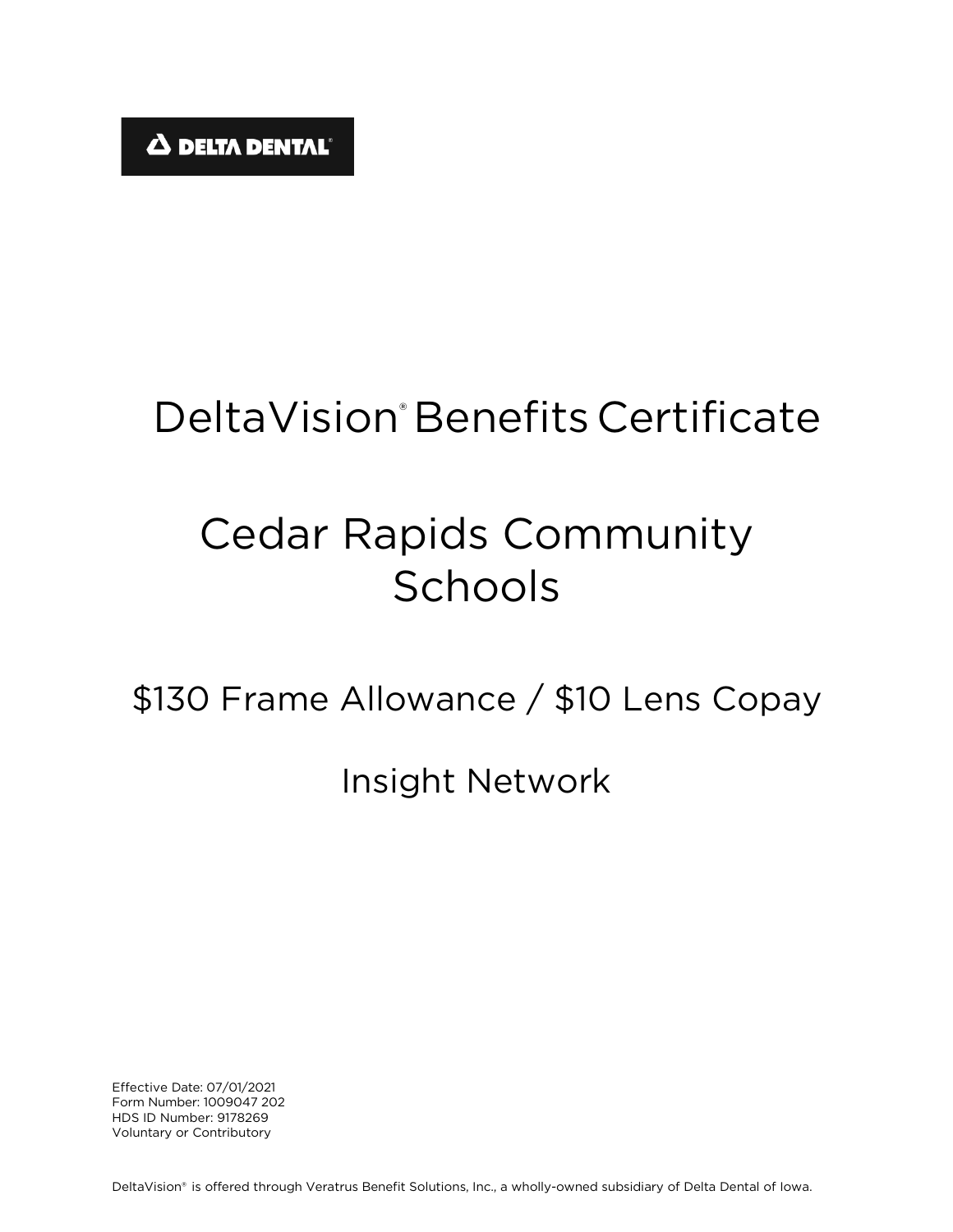#### **Required Federal Notice-Nondiscrimination and Accessibility**

Delta Dental of Iowa complies with applicable Federal civil rights laws and does not discriminate on the basis of race, color, national origin, age, disability or sex. To review our full nondiscrimination notice go to www.deltadentalia.com/nondiscrimination.

Delta Dental of Iowa provides free language services to people whose primary language is not English. In addition, Delta Dental provides free services for people with disabilities such as auxiliary aids, written communication in other formats such as large print, audio or other formats. If you need these services, call 1-877-983-3582, hearing impaired (TYY) call 1-888-287-7312.

#### **Language Access Service**

If you, or someone you're helping, has questions about Delta Dental of Iowa, you have the right to get help and information in your language at no cost. To talk to an interpreter, call 1-877-983-3582.

إن كان لديك أو لدى شخص تساعده أسئلة بخصوص Iowa of Dental Delta، فلديك الحق في الحصول على المساعدة والمعلومات الضرورية بلغتك من دون أية تكلفة. للتحدث مع مترجم اتصل بـ .1-877-983-3582

**Chinese –** 如果您, 或是您正在協助的對象, 有關於 Delta Dental of Iowa 方面的問題,您有權利免費以您的母語得到幫助和訊息。 洽詢一位翻譯員,請致電 1-877-983-3582

**French –** Si vous, ou quelqu'un que vous êtes en train d'aider, a des questions à propos de Delta Dental of Iowa, vous avez le droit d'obtenir de l'aide et l'information dans votre langue à aucun coût. Pour parler à un interprète, appelez 1-877-983-3582.

**German –** Falls Sie oder jemand, dem Sie helfen, Fragen zum Delta Dental of Iowa haben, haben Sie das Recht, kostenlose Hilfe und Informationen in Ihrer Sprache zu erhalten. Um mit einem Dolmetscher zu sprechen, rufen Sie bitte die Nummer 1-877-983-3582 an.

**Hindi –** यदि आपके , या आप द्वारा सहायता किए जा रहे किसी व्यक्ति के Delta Dental of Iowa के बारे में प्रश्न हैं, तो आपके पास अपनी भाषा में मु फ्त में सहायता और सू चना प्राप्त करने का अधिकार है। किसी दुभाषिए से बात करने के लिए 1-877-983-3582 पर कॉल करें।

Karen – <sub>န1</sub>, မ့တမ့<sup>ု</sup> ပုၤတဂၤဂၤလၢနမၤစၢၤအီၤ, မ္နက်ဆိုင်း တက်သံကွ်တဖဉ်ဘဉ်ယးဒီးDelta Dental of Iowa နူဉ်,နအိုဉ်ဒီး တ)်ခွဲးတ)်ယာ်လၢနကဒိးန္1ဘဉ်တာ်မၤစၢၤဒီး တ)်ဂ္ဂါတ္ပါကျုံလ၊ နကျိဉ်ဒဉ် နဲလ၊ တလိဉ်ဟ့ဉ်အပူးဘဉ်နှဉ်လီၤႉ လၢနက ကတိၤတၢ်ဒီး ပုၤကတိၤကျိာထံတၢ်အဂိၢ်, ကိး1-877-983-3582တက္၊်.

**Korean –** 만약 귀하 또는 귀하가 돕고 있는 어떤 사람이 Delta Dental of Iowa에 관해서 질문이 있다면 귀하는 그러한 도움과 정보를 귀하의 언어로 비용 부담 없이 얻을 수 있는 권리가 있습니다. 그렇게 통역사와 얘기하기 위해서는 1-877-983-3582로 전화하십시오.

**Laotian –** ຖ້າທ່ານ ຫຼືຄົນທີ່ທ່ານກໍາລັງຊ່ວຍເຫຼືອ ມີຄໍາຖາມກ່ຽວກັບ Delta Dental of Iowa, ທ່ານມີສິດທີ່ຈະໄດ້ຮັບການຊ່ວຍເຫຼືອແລະຂໍ້ມູນຂ່ າວສານທີ່ເປັນພາສາຂອງທ່ານບໍ່ມີຄ່າໃຊ້ຈ່າຍ. ເພື່ອໂອ້ລົມກັບນາຍພາສາ, ໃຫ້ ໂທຫາ 1-877-983-3582.

**Arabic – Pennsylvania Dutch:** Wann du hoscht en Froog, odder ebber, wu du helfscht, hot en Froog baut Delta Dental of Iowa, hoscht du es Recht fer Hilf un Information in deinre eegne Schprooch griege, un die Hilf koschtet nix. Wann du mit me Interpreter schwetze witt, kannscht du 1-877-983-3582 uffrufe.

> **Russian –** Если у вас или лица, которому вы помогаете, имеются вопросы по поводу Delta Dental of Iowa, то вы имеете право на бесплатное получение помощи и информации на вашем языке. Для разговора с переводчиком позвоните по телефону 1-877-983-3582.

**Serbo-Croatian –** Ukoliko Vi ili neko kome Vi pomažete ima pitanje o Delta Dental of Iowa, imate pravo da besplatno dobijete pomoć i informacije na Vašem jeziku. Da biste razgovarali sa prevodiocem, nazovite 1-877-983-3582.

**Spanish –** Si usted, o alguien a quien usted está ayudando, tiene preguntas acerca de Delta Dental of Iowa, tiene derecho a obtener ayuda e información en su idioma sin costo alguno. Para hablar con un intérprete, llame al 1-877-983-3582.

**Tagalog –** Kung ikaw, o ang iyong tinutulungan, ay may mga katanungan tungkol sa Delta Dental of Iowa, may karapatan ka na makakuha ng tulong at impormasyon sa iyong wika ng walang gastos. Upang makausap ang isang tagasalin, tumawag sa 1-877-983-3582.

**Thai –** หากคุณ หรือคนที่คุณกำลังช่วยเหลือมีคำถามเกี่ยวกับ Delta Dental of Iowa คุณมีสิทธิที่ จะได้รับความช่วยเหลือและข้อมูลในภาษาของคุณได้ โดย ไม่มีค่าใช้จ่าย พูดคุยกับล่าม โทร 1-877-983-3582

**Vietnamese –** Nếu quý vị, hay người mà quý vị đang giúp đỡ, có câu hỏi về Delta Dental of Iowa, quý vị sẽ có quyền được giúp và có thêm thông tin bằng ngôn ngữ của mình miễn phí. Để nói chuyện với một thông dịch viên, xin gọi 1-877-983-3582.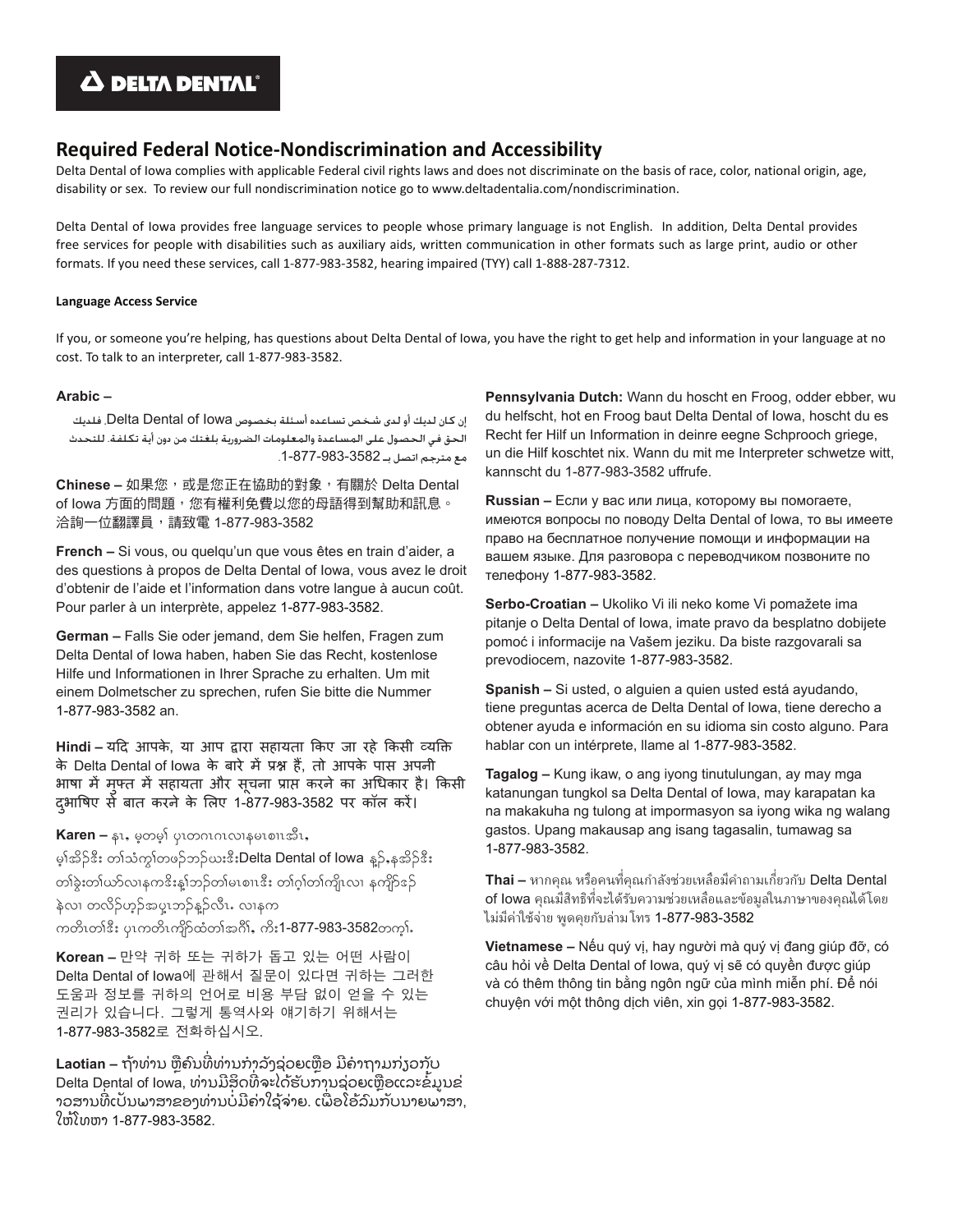# WELCOME TO VERATRUS BENEFIT SOLUTIONS, INC.

DeltaVision® is offered through Veratrus Benefit Solutions, Inc., a wholly-owned subsidiary of Delta Dental of Iowa.

It is important that you understand all parts of this Benefits Certificate (Certificate) to get the most out of your coverage. To help make the information easier to understand, we use the words you and your to refer to you and your eligible Covered Persons who qualify for coverage under this Certificate. We, us, and our refers to Veratrus Benefit Solutions, Inc.

We will interpret the provisions of this Certificate and determine the answer to all questions that arise under it. We have the administrative discretion to determine whether you meet our written eligibility requirements, or to interpret any other term in this Certificate. If any Benefit in this Certificate is subject to a determination of vision necessity and appropriateness, we will make that factual determination. Our interpretations and determinations are final and conclusive.

In this Certificate we sometimes refer to certain laws and regulations. Laws and regulations can and do change from time to time. If you have a question as to how laws and regulations may apply to your coverage, please contact us.

To administer your Benefits properly, there are certain rules you must follow. Different rules appear in different sections of your Certificate. We urge you to become familiar with the entire Certificate.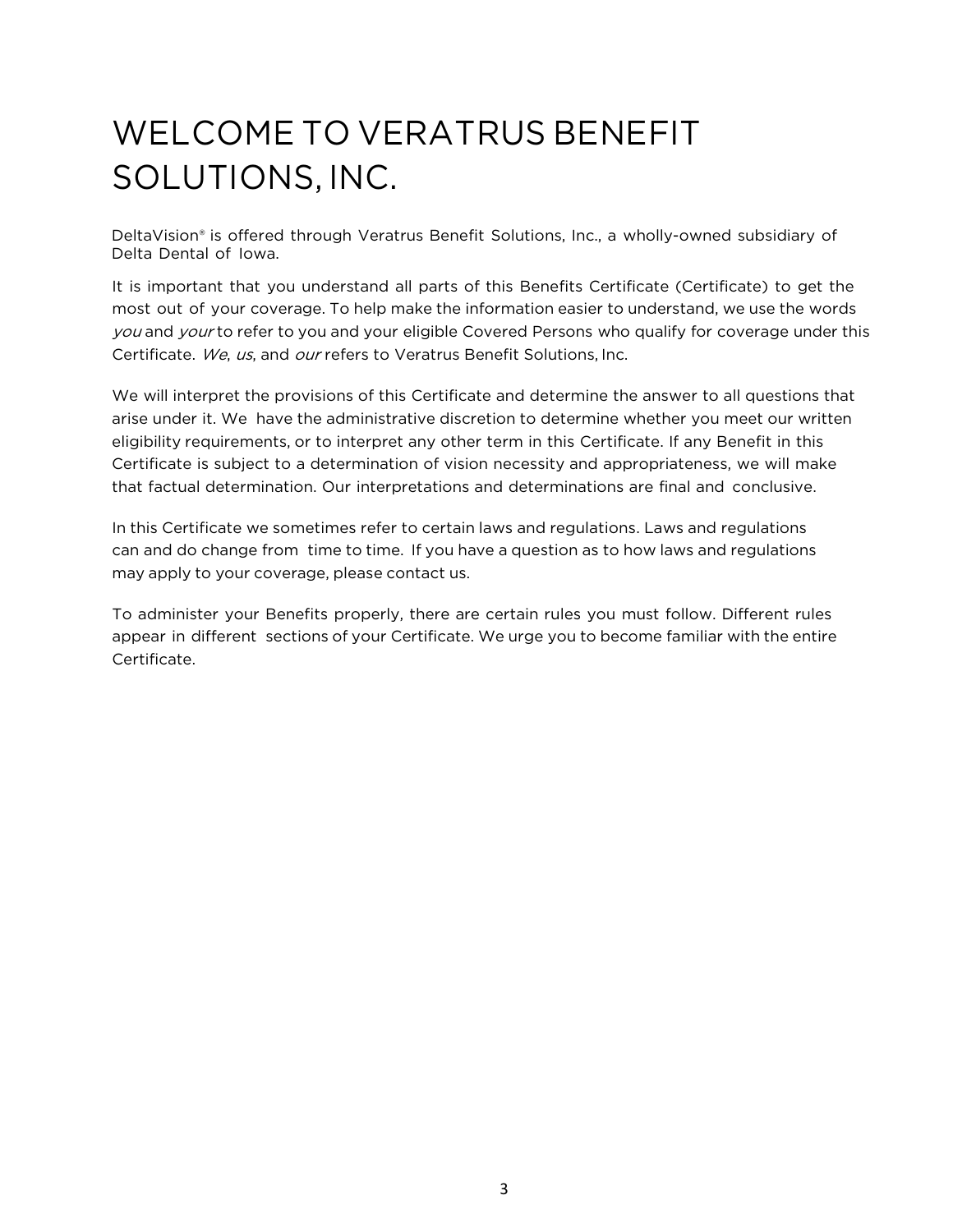### DeltaVision® Contact Information

Benefits & Claims Information

Contact Customer Service for questions concerning Benefits and claims payments.

Available Hours: Monday – Saturday 7:00 AM – 6:00 PM, Sunday 10:00 AM- 3:00 PM (CST)

Toll-free: 1-888-899-3747

#### Eligibility & Enrollment Updates

Please contact your Employer or Group Sponsor or call DeltaVision's Group Administration Department for address changes, or any other information changes related to eligibility and enrollment.

Available Hours: Monday – Friday 8:00 AM to 4:30 PM (CST)

Toll-free: 1-877-983-3582

#### Provider Locations

For a list of Vision Care Provider locations, Covered Persons may visit the DeltaVision website or contact the Benefit and Claims Phone number listed above.

[www.deltadentalia.com/deltavision](http://www.deltadentalia.com/deltavision)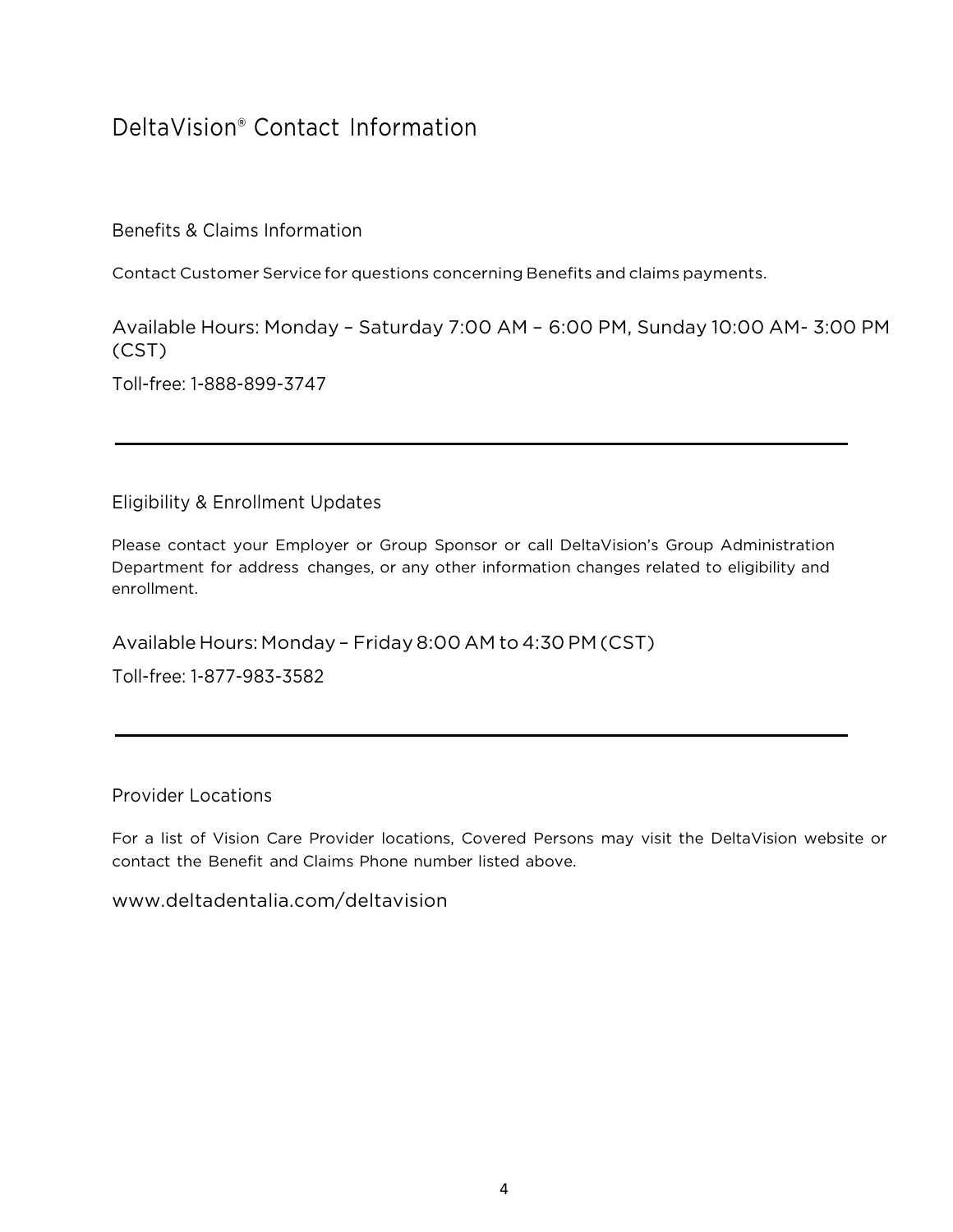### TABLE OF CONTENTS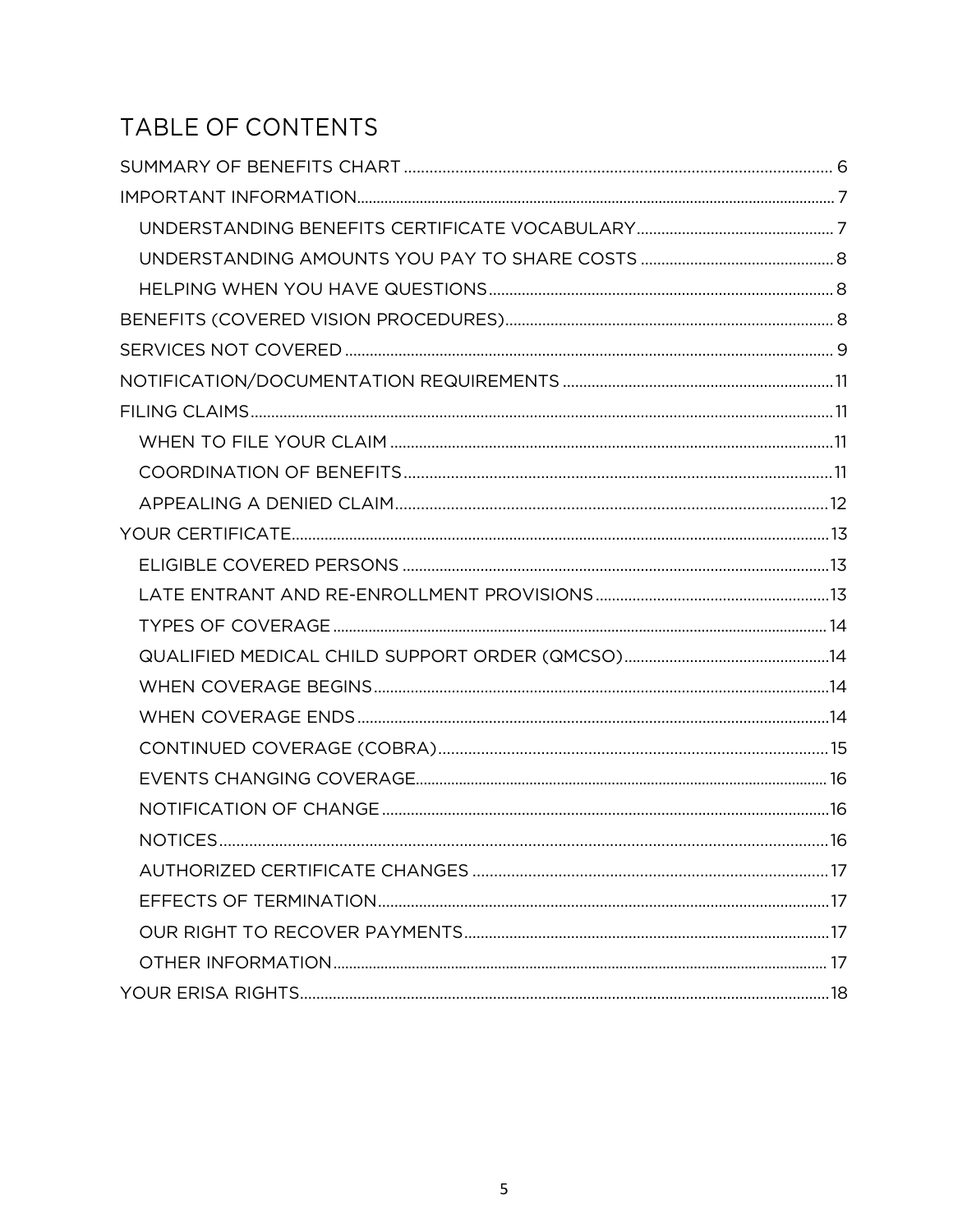### SUMMARY OF BENEFITS CHART

<span id="page-5-0"></span>The information on this page summarizes your Benefits and payment obligations.

| <b>Benefit Frequency</b>                            |                                                    |                              |  |
|-----------------------------------------------------|----------------------------------------------------|------------------------------|--|
| Contact Lenses or Lens<br>Once every calendar year. |                                                    |                              |  |
| Once every calendar year.<br><b>Fxam</b>            |                                                    |                              |  |
| Frame                                               | Once every calendar year.                          |                              |  |
| <b>Vision Care Services</b>                         | <b>In-Network Member Cost</b>                      | Out-of-Network Reimbursement |  |
| Exam                                                |                                                    |                              |  |
| Exam                                                | \$10 Copay                                         | Up to \$35                   |  |
| Dilation                                            | \$0                                                | N/A                          |  |
| Eye Exam Refraction                                 | \$0                                                | N/A                          |  |
| Lens                                                |                                                    |                              |  |
| Single Vision                                       | \$10 Copay                                         | Up to \$25                   |  |
| Bi-focal                                            | \$10 Copay                                         | Up to \$40                   |  |
| Tri-focal                                           | \$10 Copay                                         | Up to \$55                   |  |
| Standard Progressive Lens                           | \$75 Copay                                         | Up to \$40                   |  |
| Premium Progressive Lens                            | Premium Progressive as follows:                    | Up to \$40                   |  |
| Tier 1                                              | \$95                                               |                              |  |
| Tier 2                                              | \$105                                              |                              |  |
| Tier 3                                              | \$120                                              |                              |  |
| Tier 4                                              | 80% of Charge less \$120, plus \$75 Copay          |                              |  |
| Lenticular                                          | \$10 Copay                                         | Up to \$55                   |  |
| Other Lens Type                                     | 80% of Charge                                      | N/A                          |  |
| Frame                                               |                                                    |                              |  |
| Frame                                               | 80% of Balance over \$130                          | Up to \$65                   |  |
| <b>Lens Options</b>                                 |                                                    |                              |  |
| Standard Polycarbonate                              | \$40 Copay                                         | N/A                          |  |
| Standard Plastic Scratch Coating                    | \$15 Copay                                         | N/A                          |  |
| Tint                                                | \$15 Copay                                         | N/A                          |  |
| UV Treatment                                        | \$15 Copay                                         | N/A                          |  |
| Standard Anti-reflective (a/r) Coating              | \$45 Copay                                         | N/A                          |  |
| Premium Anti-reflective (a/r) Coating               | Premium Anti-reflective Coating as follows:        |                              |  |
| Tier 1                                              | \$57                                               | N/A                          |  |
| Tier 2                                              | \$68                                               | N/A                          |  |
| Tier 3                                              | 80% of Retail                                      | N/A                          |  |
| Photochromatic/Transitions                          | \$75                                               | N/A                          |  |
| Other Lens Options                                  | 80% of Charge                                      | N/A                          |  |
| <b>Contact Lenses</b>                               |                                                    |                              |  |
| Contact Lens - Conventional                         | 85% of Balance over \$130                          | Up to \$104                  |  |
| Contact Lens - Disposable                           | Balance over \$130                                 | Up to \$104                  |  |
| <b>Medically Necessary Contacts</b>                 | \$0                                                | Up to \$200                  |  |
| Fit and Follow-Up Discount                          |                                                    |                              |  |
| Standard                                            | Up to \$40                                         | N/A                          |  |
| Premium                                             | 10% discount off retail price                      |                              |  |
| <b>Non-Scheduled Items</b>                          |                                                    | N/A                          |  |
| Doctor Misc. Materials                              | 80% of Charge                                      |                              |  |
| <b>LASIK or PRK Vision Correction</b>               | 85% of Retail Price or<br>95% of Promotional Price | N/A                          |  |

Benefit Frequencies are determined by calendar year

Benefit Allowances provide no remaining balance for future use within the same Benefit Frequency

SEE SECTION ON SERVICES NOT COVERED AND NOTIFICATION/DOCUMENTATION REQUIREMENTS FOR ADDITIONAL INFORMATION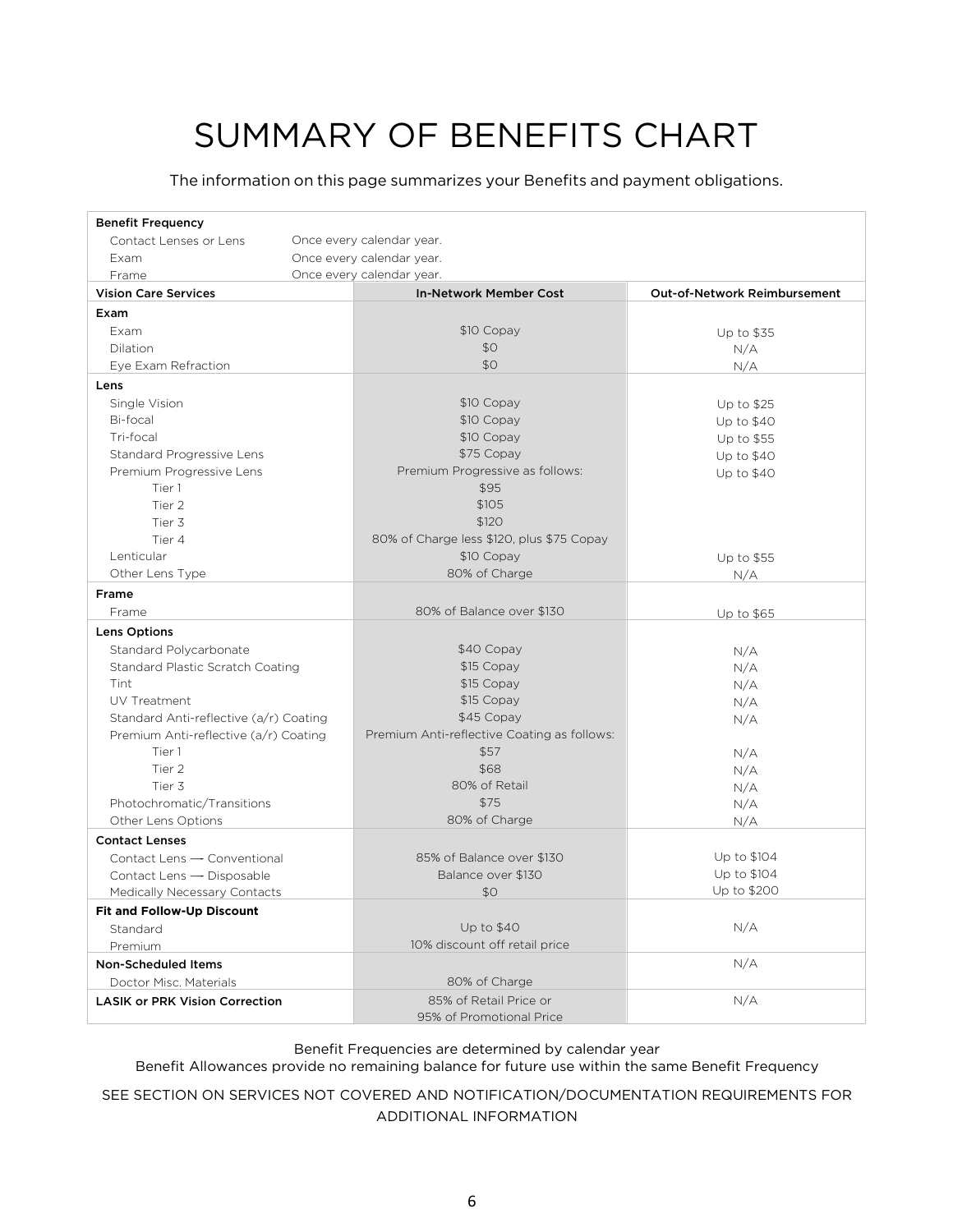### <span id="page-6-0"></span>IMPORTANT INFORMATION

DeltaVision has been selected by your Employer to provide your group vision coverage. We are pleased to bring these important Benefits to you and your eligible Covered Persons. Please read this Benefits Certificate, including the SUMMARY OF BENEFITS CHART and all endorsements, if any, carefully so you know and understand your coverage

### <span id="page-6-1"></span>UNDERSTANDING BENEFITS CERTIFICATE VOCABULARY

- Allowance or AllowableExpense means the amount or percentage available for a single applicationtowardthe cost of covered vision services and materials.
- Aniseikonic Lenses are lenses specially designed to correct spatial perception when there is a difference in retinal image size of the same object between the two eyes.
- Benefit or Benefits means those vision services or procedures that are covered byDeltaVisionunder the termsof your Employer's Contract as specified in the SUMMARY OF BENEFITS CHART and subject to the exclusions, terms, and conditions contained in this Benefits Certificate.
- Copay or Copayment means the dollar amount or percentage as shown on the SUMMARY OF BENEFITS CHART that the Eligible Covered Person is required to pay directly to an In-Network Provider for a service or product received that is a Benefit under the contract.
- EffectiveDate meansthedate your vision coveragebegins.
- Eligible CoveredPerson is anEmployee who has met the Employer's eligibility requirementsandtheEmployee's eligible spouse and/or eligible child(ren).
- Employee means an individual actively employed by the Employer for purposes of Social Security laws or who otherwise is included as a member of staff as required by law (or a member of the Board of Directors of an Employer).
- Employer or Employer Group or GroupSponsor istheparticular employing individual, agency, corporation, partnership, or company, or that particular association or trust which has entered into this agreement to provide vision coverage to its Eligible Employees or Eligible Members and is responsible for appointing a Plan Administrator for the Group Vision Program.
- In-Network Provider means a vision care Provider who has entered into an agreement to provide Benefits to Eligible Covered Persons.
- LASIK is Laser-Assisted In Situ Keratomileusis, a type of laser eye procedure used to treat various refractive or focusing errors of the eye. LASIK creates a flap that is opened to expose inner corneal tissue for reshaping, thereby eliminating (or reducing) the corneal refractive error and significantly changing the requirement for corrective eyewear.
- Out-of-Network Provider" means a vision care Provider who is not an In-Network Provider.
- Out-of-Network Reimbursement is the amount that the program is contractually obligated to pay for the covered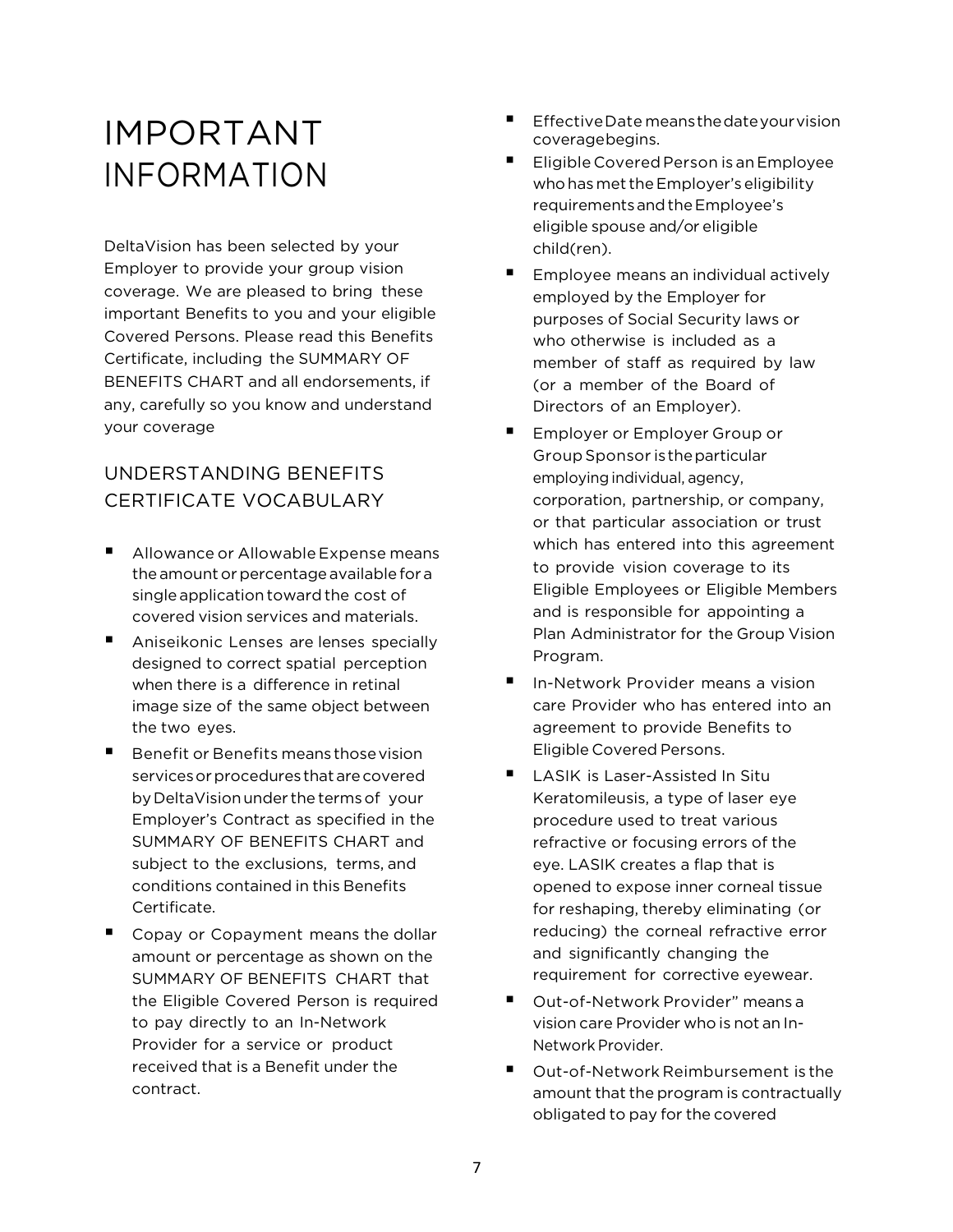services submitted by an Eligible Covered Person who received services from an Out-of-Network Provider.

- Plan Administrator means the Employer Group (or the individual(s) designated by the Employer Group) who maintains the Plan under which these Benefits are provided.
- **PRK is Photo-Refractive Keratectomy, a** type of laser eye procedure used to treat various refractive or focusing errors of the eye. PRK reshapes tissue on the surface of the cornea, thereby eliminating (or reducing) the corneal refractive error and significantly changing the requirement for corrective eyewear.
- **Provider is any licensed Optometrist,** Ophthalmologist and/or dispensing optician.

#### <span id="page-7-0"></span>UNDERSTANDING AMOUNTS YOU PAY TO SHARE COSTS

Copay or Copayment is the dollar amount or percentage, as shown on the SUMMARY OF BENEFITS CHART, that the Eligible Covered Person is required to pay directly to an In-Network Provider for a service or product received that is a covered Benefit under the contract. The Copayment is applied to the contracted fee for Benefits with the In-Network Provider, or to be applied to the amount in excess of the Allowable Expense for covered Benefits, whichever is applicable.

#### HELPING WHEN YOU HAVE QUESTIONS

If you have any questions about your Benefits after reading this Certificate, you may contact us.

### <span id="page-7-2"></span>**BENEFITS** (COVERED VISION PROCEDURES)

Only vision procedures designated as Benefits on your SUMMARY OF BENEFITS CHART are covered under your Group's contract.

Benefits are subject to the limitations described in the SUMMARY OF BENEFITS CHART and the exclusions outlined in this DeltaVision Certificate. We will pay up to the Allowance shown in the SUMMARY OF BENEFITS CHART for Benefits. Eligible Covered Persons will be responsible for any remaining amount.

Some procedures may require documentation before you receive Benefits (refer to section NOTIFICATION/DOCUMENTATION REQUIREMENTS).

<span id="page-7-3"></span><span id="page-7-1"></span>Eligible Covered Persons will also be responsible for any vision care products and services that are not Benefits under the contract regardless of whether the vision care services were provided by an In-Network Provider or an Out-of-NetworkProvider.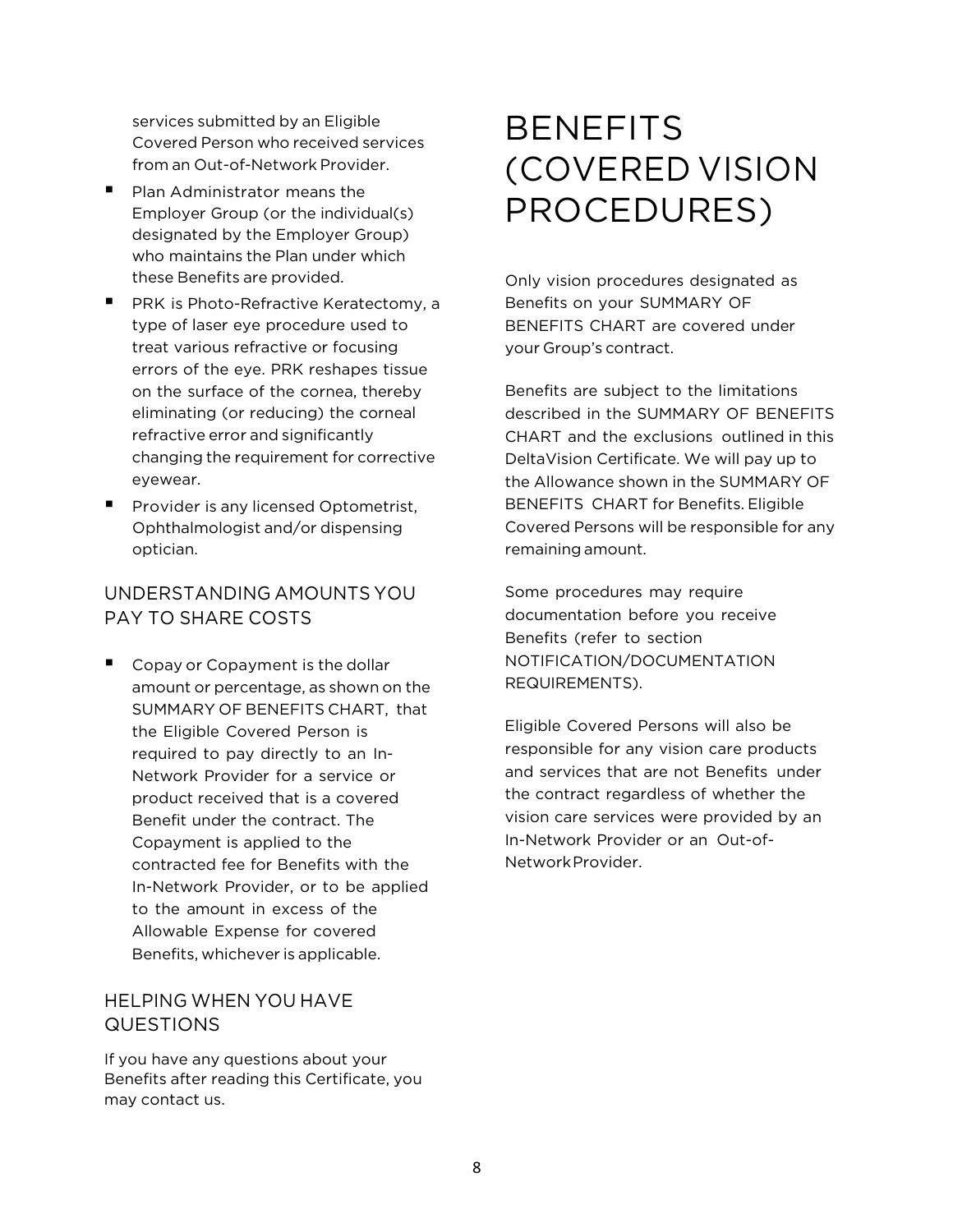# SERVICES NOT COVERED

This DeltaVision Certificate does not provide Benefits for vision services listed in this section.

Please note: Even if the service is not specifically listed as an exclusion, it may not be covered under this Certificate.

Certificate Exclusions And Limitations

Benefits Are Not Provided For Services orMaterialsArisingFrom:

- Aniseikonic Lenses
- Benefits Combined Benefits may not be combined with any discount, promotional offering or other group Benefits Plans.
- $\blacksquare$  Brand Names You are not covered for certain brand name vision materials in which the manufacturer imposes a no-discount practice.
- **Broken Appointments** You are not covered for any fees charged because of broken appointments.
- Charges for Consultation
- **Drugs** You are not covered for prescription, non-prescription drugs, or medicines or therapeutic drug injections.
- **Effective Date** You are not covered for services or supplies received before the Effective Date of coverage under this Certificate.

**Employment** 

You are not covered for corrective eyewear required by an Employer as a condition of employment, and safety eyewear unless specifically covered under your plan.

- Experimental or Investigative You are not covered for services or supplies that are considered experimental, investigative or have a poor prognosis. Peer reviewed outcomes data from clinical trials, Food and Drug Administration regulatory status, and established governmental and professional guidelines will be used in this determination.
- Eye Surgery

You are not covered for medical and/or surgical treatment of the eye, eyes, or supporting structures (except as noted on the SUMMARY OF BENEFITS CHART orNotification/Documentation Requirements).

- Government Programs You are not covered for services or supplies when you are entitled to claim benefits from governmental programs (except Medicaid).
- Incomplete Services You are not covered for vision services that have not been completed.
- Lost, Broken, or Stolen Lenses, Frames, Glasses or Contact Lenses Lost, broken, or stolen lenses, frames, glasses or contact lenses will not be replaced except in the next Benefit Frequency when vision materials would next become available.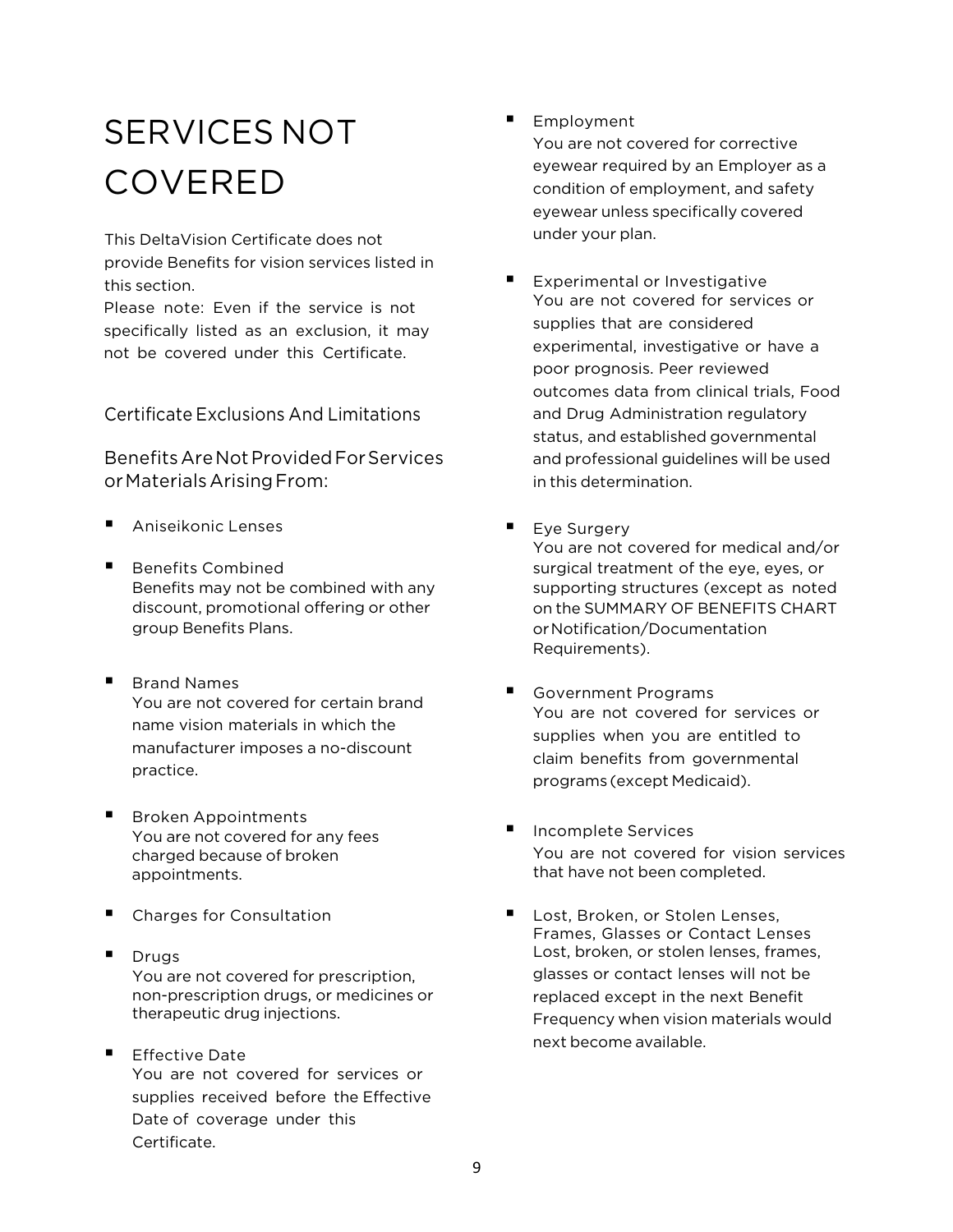- **Military Service** You are not covered for services or supplies which are required to treat an illness or injury while you are on active status in the military services.
- **T** Orthoptic or Vision Training, Subnormal Aids, and Any Associate Supplemental Testing
- **Payment Accountability** You are not covered for services or supplies when someone else has the legal obligation to pay for your care, and when, in the absence of this Certificate, you would not be charged.
- **Plano Nonprescription Lenses and** Nonprescription Sunglasses
- **Procedures Not Specifically Covered** Under This Contract
- Remaining Balance Benefit allowances provide no remaining balance for future use within the same Benefit Frequency (Calendar Year)
- **Termination Date** You are not covered for treatment received after the coverage termination date of this Certificate, except when Vision materials ordered before coverage ended are delivered, and the services rendered are to the Eligible Covered Person are within 31 days from the date of such order.
- **Timely Benefit Submission** You are not covered for services or supplies submitted more than 365 days after the services were rendered.
- Treatment By Other Than A Licensed Eye Care Provider You are not covered for services or treatment performed by anyone other than a licensed eye care Provider, or his or her Employees.
- **Two Pair of Glasses in Lieu Bifocals**
- Vision Care Injuries or Disease You are not covered for vision care injuries or disease caused by riots or any form of civil disobedience if the Eligible Covered Person was a participant therein; war or act of war or terrorism; injuries sustained while in the act of committing a criminal act, injuries intentionally self-inflicted; and injuries or disease caused by atomic or thermonuclear explosion or by radiation resulting therefrom.
- Workers Compensation You are not covered for services or supplies that are or could have been compensated under Workers' Compensation laws, including services or supplies applied toward satisfaction of any deductible under your Employer'sWorkers'Compensation coverage.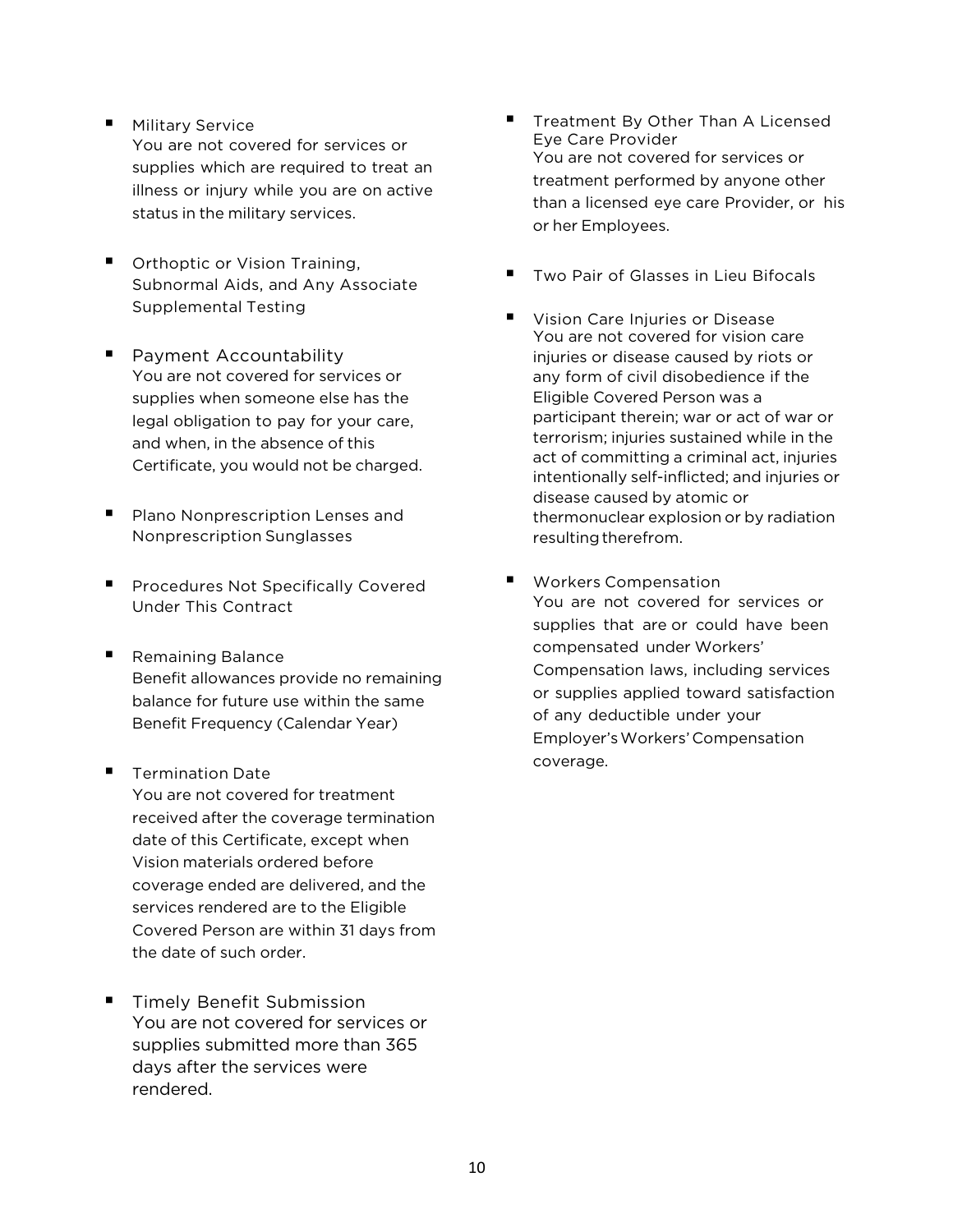### <span id="page-10-0"></span>NOTIFICATION/DOC UMENTATION REQUIREMENTS

Lasik and PRK Vision Correction LASIK and PRK Vision Correction are elective procedures, performed by specially trained providers. To receive Benefits, Covered person(s) must first call 877- 5LASER6 for information on the nearest facility and to receive authorization for the discount. Any discount off retail or promotional price for LASIK or PRK vision correction may not always be available from a Provider in your immediate area.

Medically Necessary Contacts Medically necessary contacts require documentation of medical necessity from the Provider. In-Network Providers should include the required documentation with the claim submission. If service is provided by an Out-of-Network Provider documentation of medical necessity should be included with the claim form submitted by you (see FILING CLAIMS section.)

### <span id="page-10-1"></span>FILING CLAIMS

Once you obtain services, we need to receive a claim to determine the amount of your Benefits. The claim lets us know the services you received, when you received them, and from which Provider. You will need to file a claim only when using an Out-of-Network Provider. All In-Network Providers will submit claims for you.

<span id="page-10-2"></span>When to File Your Claims After you obtain services, you should file a claim. Submission of claims should be made within thirty (30) days unless it is not reasonably possible to do so. Claims received more than 365 days after the services were rendered will not be considered for Benefit.

You should file a claim only after services are rendered. Do not file for payment before you receive a service. For Out-of-Network claim submissions, you must complete and sign an Out-of-Network claim form and include itemized paid receipts for the services and materials received on the date of service. The complete information should be mailed to the address provided. If you need a claim form or have any questions after reading this section, please contact us or visit our website at

[www.deltadentalia.com/deltavision](http://www.deltadentalia.com/deltavision). If you must file your own claim, send it to the following address:

> <span id="page-10-3"></span>DeltaVision ATTN: OON Claims P.O. Box 9010 Johnston, Iowa 50131-9010

#### Coordination of Benefits

Coordination of Benefits (COB) applies when a Covered Person has vision care coverage under more than one plan. The COB rules determine which plan will pay as the primary plan. The primary plan pays first without regard to any other vision care coverage that is also in effect. A secondary plan pays after the primary plan, and Benefits may be reduced so that payments from all group plans do not exceed 100% of the total Allowable Expense. Your DeltaVision plan considers itself the primary plan, and will coordinate as the secondary plan if you submit a claim that indicates another plan has already paid as the primary plan.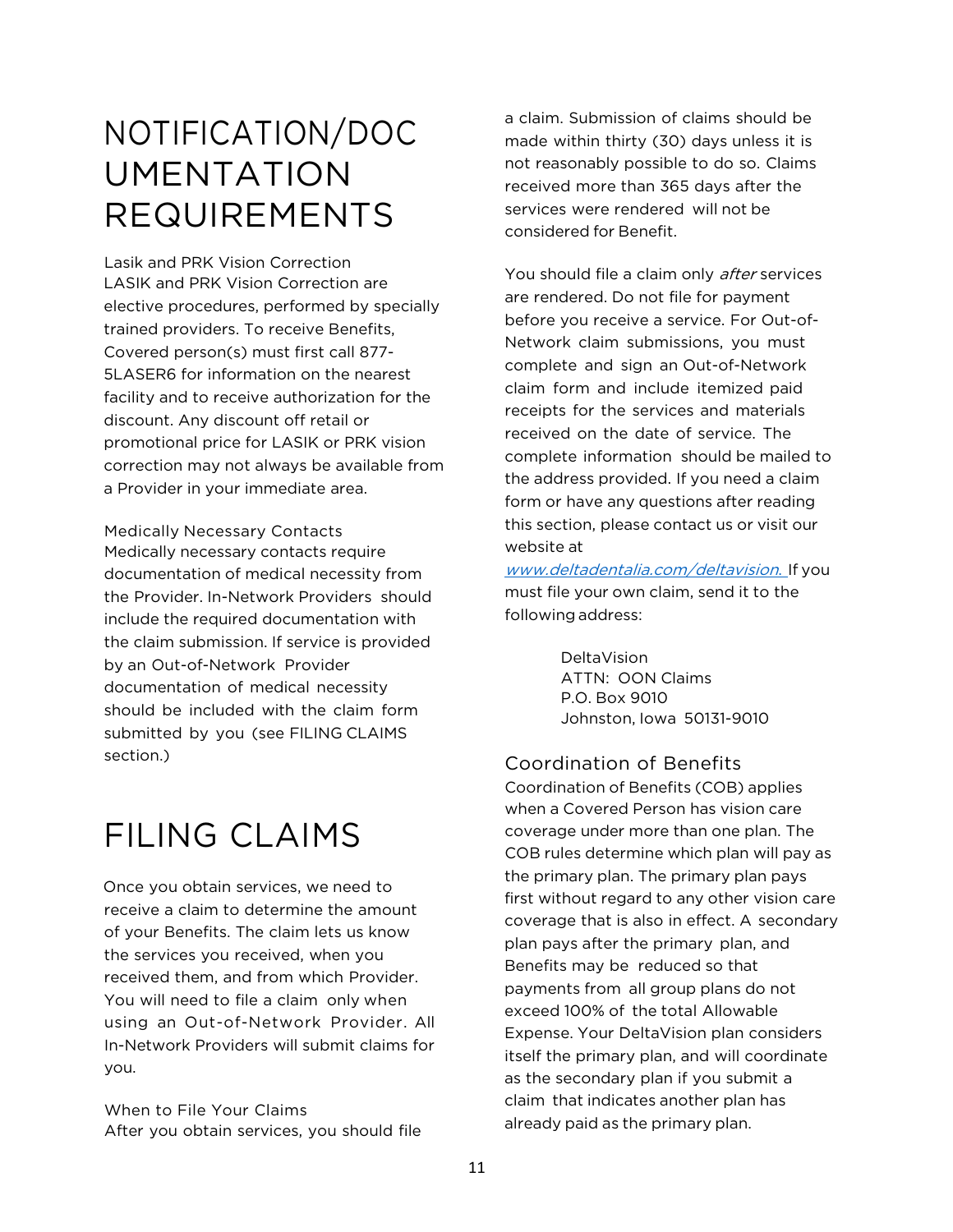#### What Should You Do

When you receive vision services, you need to let your provider know if you have other coverage. Other coverage includes:

- group insurance
- other group coverage (such as HMOs, PPOs, and self-insured programs)
- **Medicare or other governmental** coverage
- **and the medical coverage in your** automobile insurance (whether issued on a fault or no-fault basis).

To help us coordinate your Benefits, you should:

- **Inform your Provider by giving him or** her information about your other coverage at the time you receive services.
- You or your provider should send a claim form to us along with an Explanation of Benefits (EOB) from your primary plan.

#### What We Will Do

Coordination of Benefits is complicated. There are certain rules we follow to help us determine which benefit plan pays first when you have other coverage that provides the same or similar benefits as this Certificate. We will use the COB guidelines adopted by the Iowa Insurance Division to determine the payment to you or your provider.

If you have any questions about your Coordination of Benefits, contact us at:

> DeltaVision ATTN: Claims P.O. Box 9010 Johnston, IA 50131-9010

#### <span id="page-11-0"></span>Appealing A Denied Claim

Your Initial Request For A Review If part or all of the services submitted on your claim have been denied, and you think the service should be covered, you or your representative can ask for a full and fair review of that claim. To file for a review, submit a request within 180 days of receiving the notice of Benefit denial, including the reason why you disagree with the claim decision, and any documents, records or any other information related to the claim. The Eligible Covered Person's name, identification number, and the patient's name should be included on all documents.

#### Our Reply

Within 30 days of receiving your request, we will send you our written decision and indicate any action we have taken. However, when special circumstances arise, we may require 60 days. We will notify you in the event we require additional days.

#### Reviewing Records

Upon your request, we will provide you free of charge, access to and copies of all documents, records and other information relevant to your claims for Benefits. You can review records that deal with your request from 8:00 a.m. to 4:30 p.m., Central Standard Time, Monday through Friday, at our office in Johnston, Iowa. Since so many records are electronically filed, please call us in advance so we can have copies ready for you.

Send Requests to:

DeltaVision ATTN: Quality Assurance Dept. P.O. Box 9010 Johnston, IA 50131-9010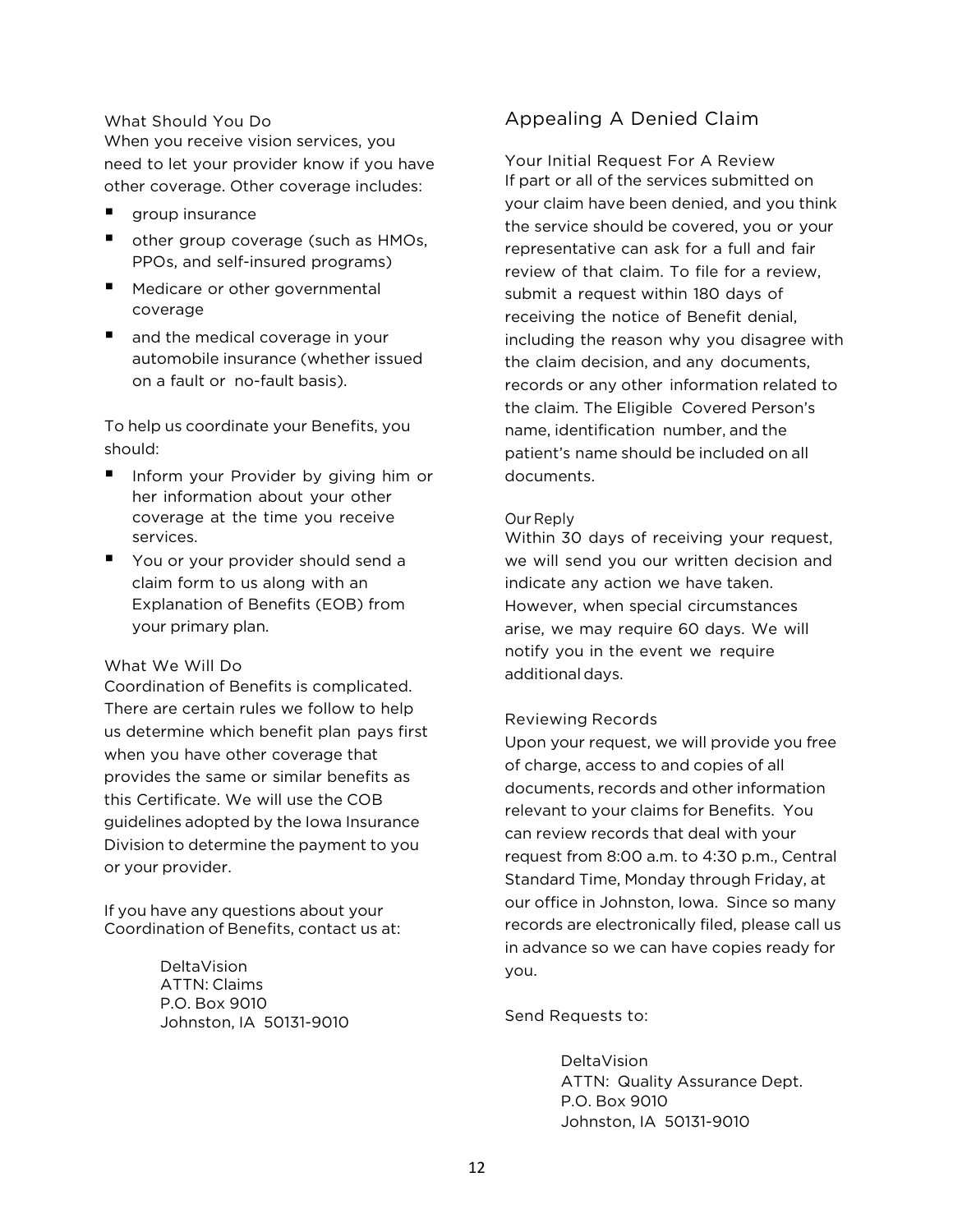# <span id="page-12-0"></span>Your Certificate

Our responsibilities to you, as well as the conditions of your coverage with us, are defined in the documents that make up your contract. Your contract includes any application you submitted to us or to your Employer or Group Sponsor, any agreement or group policy we have with your Employer or Group Sponsor, any application completed by your Employer or Group Sponsor, this Benefits Certificate, and any riders or amendments. All of the statements made by your Employer or Group Sponsor or you in any of these materials will be treated by us as representations to us upon which we may rely. We will not use the statements to deny any claim unless we've furnished you with a copy of the statement.

#### <span id="page-12-1"></span>Eligible Covered Persons

An Eligible Covered Person is an Employee who has met the Employer's eligibility requirements and the Employee's eligible spouse and/or eligible child(ren).

Spouse means your husband or wife as the result of a marriage that is legally recognized in Iowa. An eligible child can be your natural child, a child placed with you for adoption or a legally adopted child, a child for whom you have legal guardianship, a stepchild, or a foster child. Children must meet at least one of the following standard requirements to be an eligible child:

- The child is under age 26.
- The child is age 26 or older not married and a full-time student. For an eligible child to be considered a full-time student they must be enrolled in an accredited institution of higher learning, such as a college, university, nursing, or trade school, and carry enough hours

to be classified by the institution as fulltime. Full-time student status continues during regularly scheduled school vacation periods, and during absence from class in which enrolled for up to four months due to a physical or mental disability. Veratrus Benefit Solutions, Inc. may require the disability be substantiated by a written statement from a physician.

- The child is a dependent of the child's parent and is totally or permanently disabled, either physically or mentally. If the dependent child is permanently disabled, the disability must have existed before the child was age 19 or while the child was a full-time student under 26 years of age, and the dependent child must have had continuous qualifying vision coverage without a break of 63 days or more since the child turned age 19 or while the child was a full-time student under age 26.
- A child who has been placed in your home for the purpose of adoption or who you have adopted shall be eligible for coverage as of the date of placement for adoption or as of the date of actual adoption, whichever occurs first.

#### LATE ENTRANT AND RE-ENROLLMENT PROVISIONS

<span id="page-12-2"></span>If you decline coverage (for yourself or your eligible Covered Persons) when you are initially eligible as determined by your Employer Group's enrollment guidelines, you are not eligible for this coverage except as follows:

- During a subsequent anniversary date of the contract between us and your Employer or special enrollment period determined by your Employer Group.
- If a qualifying event occurs as listed under EVENTS CHANGING COVERAGE.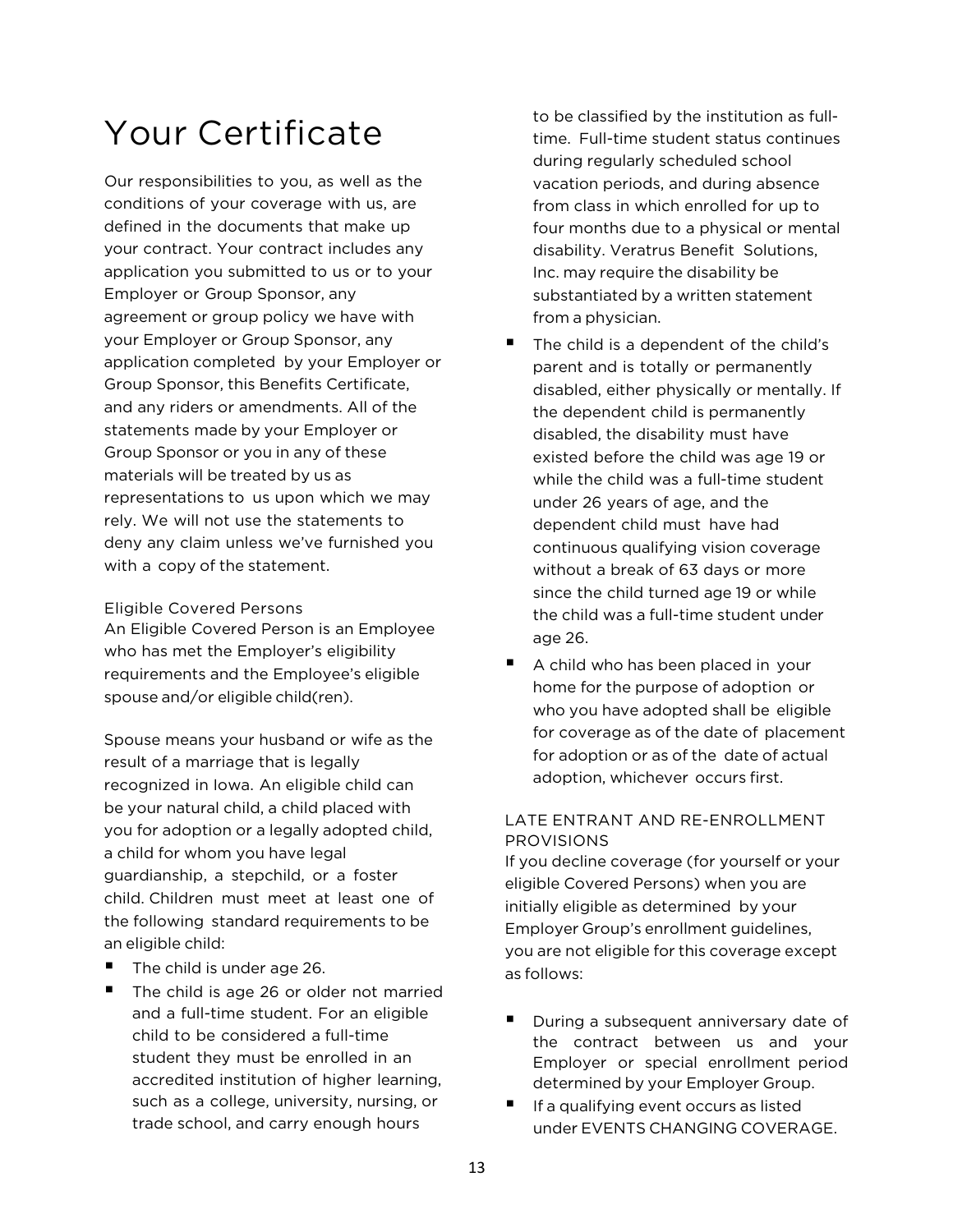If you terminate this coverage, for whatever reason, you are not eligible to re-enroll at a later time unless you have a qualifying event or during a subsequent anniversary date of the contract between us and your Employer Group or special enrollment period determined by your Employer Group.

#### <span id="page-13-0"></span>TYPES OF COVERAGE

There are different categories of coverage you may hold under this Certificate:

- With Single coverage, you are the only one covered.
- With Family coverage, you, your eligible spouse, and each of your eligible children are covered. Each eligible Covered Person must be listed on your vision application for coverage or added later following a qualifying event.

#### <span id="page-13-1"></span>QUALIFIED MEDICAL CHILD SUPPORT ORDER (QMCSO)

If you have a child and your Employer receives a Medical Child Support Order recognizing the child's right to enroll in this Benefit plan, your Employer will promptly notify both you and the child that the order has been received. Your Employer also will inform you and the child of the Employer's procedures for determining whether the order is a Qualified Medical Child Support Order. You may obtain, without charge, a copy of QMCSO procedures from your Employer or Group Sponsor.

#### WHEN COVERAGE BEGINS

Your coverage under this Certificate begins on your Effective Date. If you have just started a new job, check with your Employer or Group Sponsor to determine your Effective Date.

Please note: Before you receive Benefits under this Certificate, you have agreed in your application for coverage (or in documents kept by us or your Employer or Group Sponsor) to release any necessary information requested about you so we can process claims for Benefits. You must allow any healthcare Provider or his or her employee to give us information about a treatment or condition. If we do not receive the information requested, or if you withhold information in your application, your Benefits may be denied.

If you fraudulently use your Benefits or misrepresent or conceal material facts in your application, then we may terminate this Certificate.

#### <span id="page-13-3"></span>WHEN COVERAGE ENDS

Your eligibility for coverage will terminate at the end of the month for any of these reasons:

- You become ineligible for coverage under this Certificate. See Eligible Covered Persons earlier in this section.
- You become unemployed. Termination of your Certificate for this reason applies only if you receive your coverage through your Employer or Group Sponsor.
- Your Employer or Group Sponsor decides to discontinue or replace this coverage.
- We decide to terminate coverage of all similar Certificates by giving written notice to your Employer or Group Sponsor 90 days prior to termination.

<span id="page-13-2"></span>Your coverage may end if any of the following occurs:

You use this Certificate fraudulently or you fraudulently misrepresent or conceal material facts in your application. If this happens, we will recover any claim payments we made, minus any premiums paid.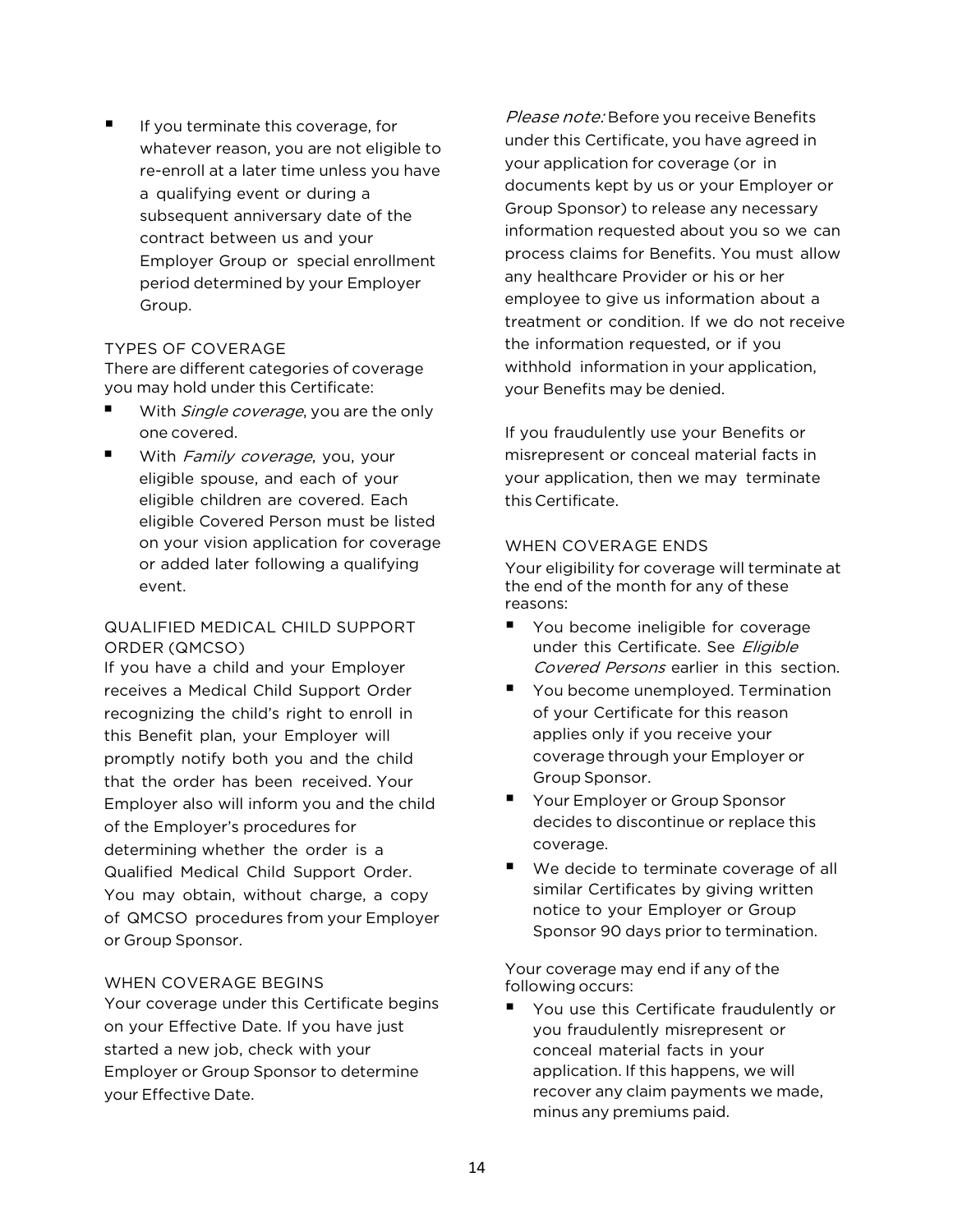You or your Employer or Group Sponsor fail to make payments to us when due.

#### AUTHORITY TO TERMINATE, AMEND, OR MODIFY

Your Employer or Group Sponsor has the authority to terminate, amend or modify the coverage described in this Certificate at any time. Any amendment or modification will be in writing and will be as binding as this Certificate. If your contract is terminated, you may not receive Benefits.

CONTINUED COVERAGE (COBRA) There are some federal and state laws that may affect your coverage with us. These laws apply to continuing your coverage when you are no longer eligible for group coverage.

Coverage Continuation Under Federal Law - COBRA

The Consolidated Omnibus Budget Reconciliation Act (COBRA) applies to Employers with 20 or more Employees. COBRA entitles you, your eligible spouse, and your eligible child(ren) to a continuation of coverage under this Certificate if coverage is lost due to any of the following qualifying events:

- Death of the Employee covered under this Certificate.
- **Termination of employment for** reasons other than gross misconduct.
- A reduction in hours causing loss of Coverage.
- Divorce or legal separation.
- The Employee covered under this Certificate becomes entitled to Medicare.
- Child/Children no longer considered eligible by our eligibility rules.
- The Employer, from whom the covered Employee retired, files bankruptcy under federal law (in certain cases).

Please note: You, your eligible spouse, or your eligible children are responsible for notifying your Employer or Group Sponsor of a dissolution of marriage, legal separation or a child losing eligibility status.

If you wish to continue your coverage, you must complete an election form and submit it to your Employer within 60 days of the later of the date:

- vou are no longer covered; or
- you are notified of the right to elect COBRA continuation coverage.

<span id="page-14-0"></span>You will be responsible for paying any premiums to your Employer for the continuation of this Certificate. Depending on how you qualify, you may continue your coverage for up to 18 or 36 months.

If during the period of COBRA coverage, a child is born to you or placed with you for adoption, the child can be covered under COBRA coverage and can have election rights of his or her own.

If you or any other eligible Covered Person(s) who have elected COBRA coverage is determined to be disabled under the Social Security Act during the first 60 days of continuation coverage, your COBRA coverage may continue for up to 29 months. The 29-month period will apply to you, your eligible spouse and/or eligible child(ren) who elected COBRA coverage. You must provide notice of the disability determination to your Employer within 60 days after the determination.

If you lose your coverage, contact your Employer or Group Sponsor. They should help you with any necessary paperwork and let you know the cost of continuing your coverage.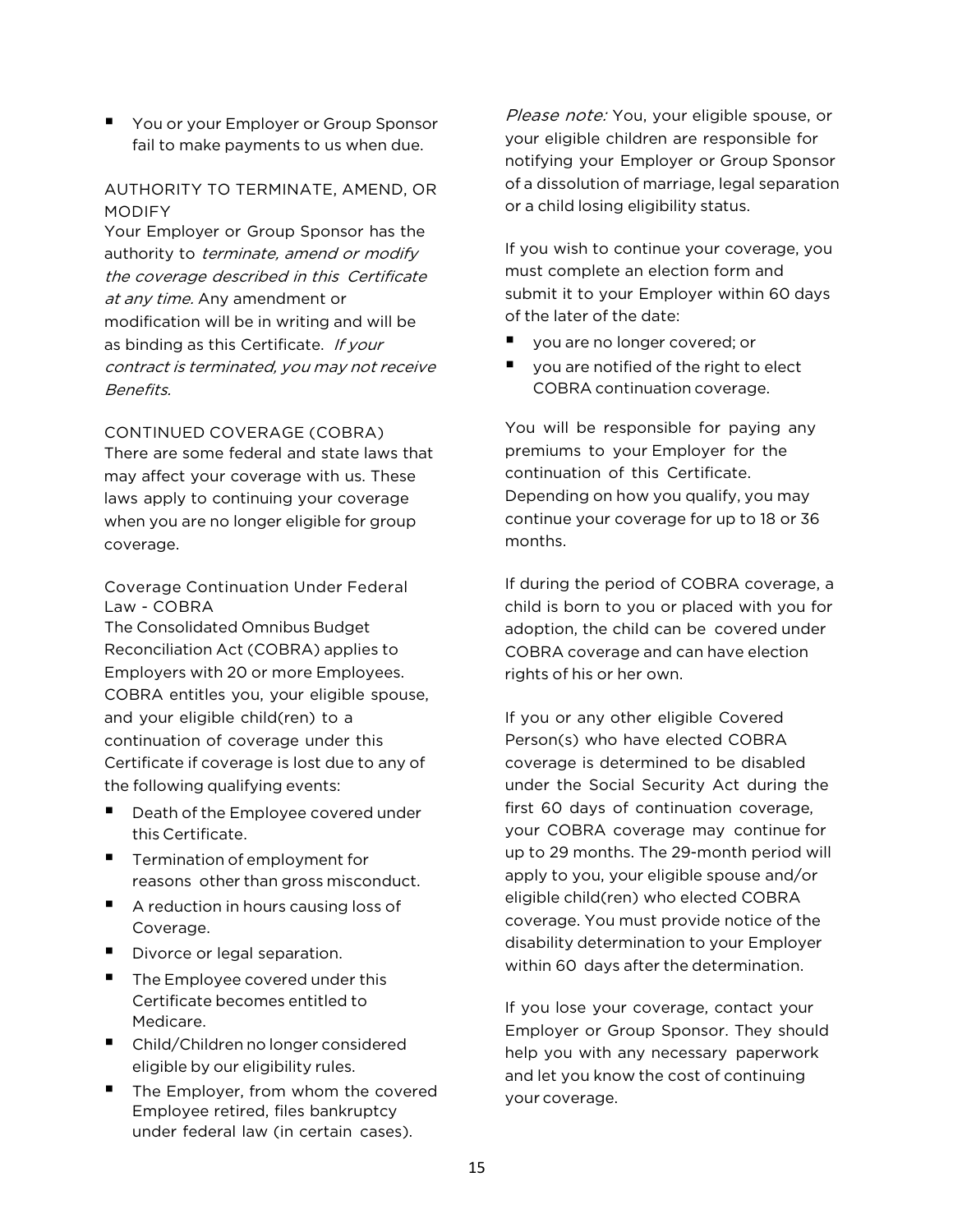Length of Coverage under COBRA Continuation coverage ends at the earliest of one of these events:

- The last day of the 18-, 29-, or 36-month maximum coverage period, whichever is applicable.
- $\blacksquare$  The first day (including grace periods, if applicable) on which timely payment is not made.
- The date on which the Employer ceases to maintain any group plan (including successor plans).
- The first day on which a beneficiary is actually covered by any other group plan. However, if the new group plan contains an exclusion or limitation relating to any preexisting condition of the beneficiary, then coverage will end on the earlier of the satisfaction of the waiting period for preexisting conditions contained in the new group plan or upon the occurrence of any one of the other events stated in this section.
- $\blacksquare$  The date the qualified beneficiary is entitled to Medicare Benefits.

#### Premiums

You or your Employer or Group Sponsor must pay us in advance of the due date assigned for your Certificate. For example, payment must be made prior to the beginning of each calendar month.

#### Events Changing Coverage

Certain events may require you to change who is covered by this Certificate. These events include:

- Active Duty in the Military of an eligible child or spouse
- Appointment as a Legal Guardian of a child
- **Birth or Adoption of a child**
- Care of a Foster Child (when placed in your home by an approved agency).
- Completion of Full-time Schooling of an eligible child age 26 or older
- Death
- An Eligible Child (who is *not* a full-time student or permanently disabled) reaches age 26
- Divorce, Annulment, or Legal Separation
- **Exhaustion of COBRA Coverage**
- **Marriage**
- Spouse or Child Loses Eligibility for Qualifying Vision Coverage or Employer or Group Sponsor ceases contribution to qualifying vision coverage. In this case, your eligible spouse and any eligible children previously covered under the prior qualifying vision coverage are eligible for coverage under this Certificate.

#### <span id="page-15-1"></span>NOTIFICATION OF CHANGE

You must notify us within 31 days of the date of the event that changes the status of your eligibility except birth or adoption of a child. DeltaVision must be notified within 60 days of the date of the event that changes the status of your eligibility for births or adoptions. You can ask your Employer or Group Sponsor to help you make this request. If a change to your eligibility is not made within 31 days of an event (except birth or adoption of a child which is 60 days), the person(s) affected may lose important coverage.

#### <span id="page-15-2"></span><span id="page-15-0"></span>NOTICES

Notice to your Employer or DeltaVision will be considered sufficient if mailed to each party's regular office address. Notices to you, as the Covered Person, will be considered sufficient if mailed to your last known address or the last known address of your Group. It is the responsibility of your Group to notify you regarding changes or termination of your coverage.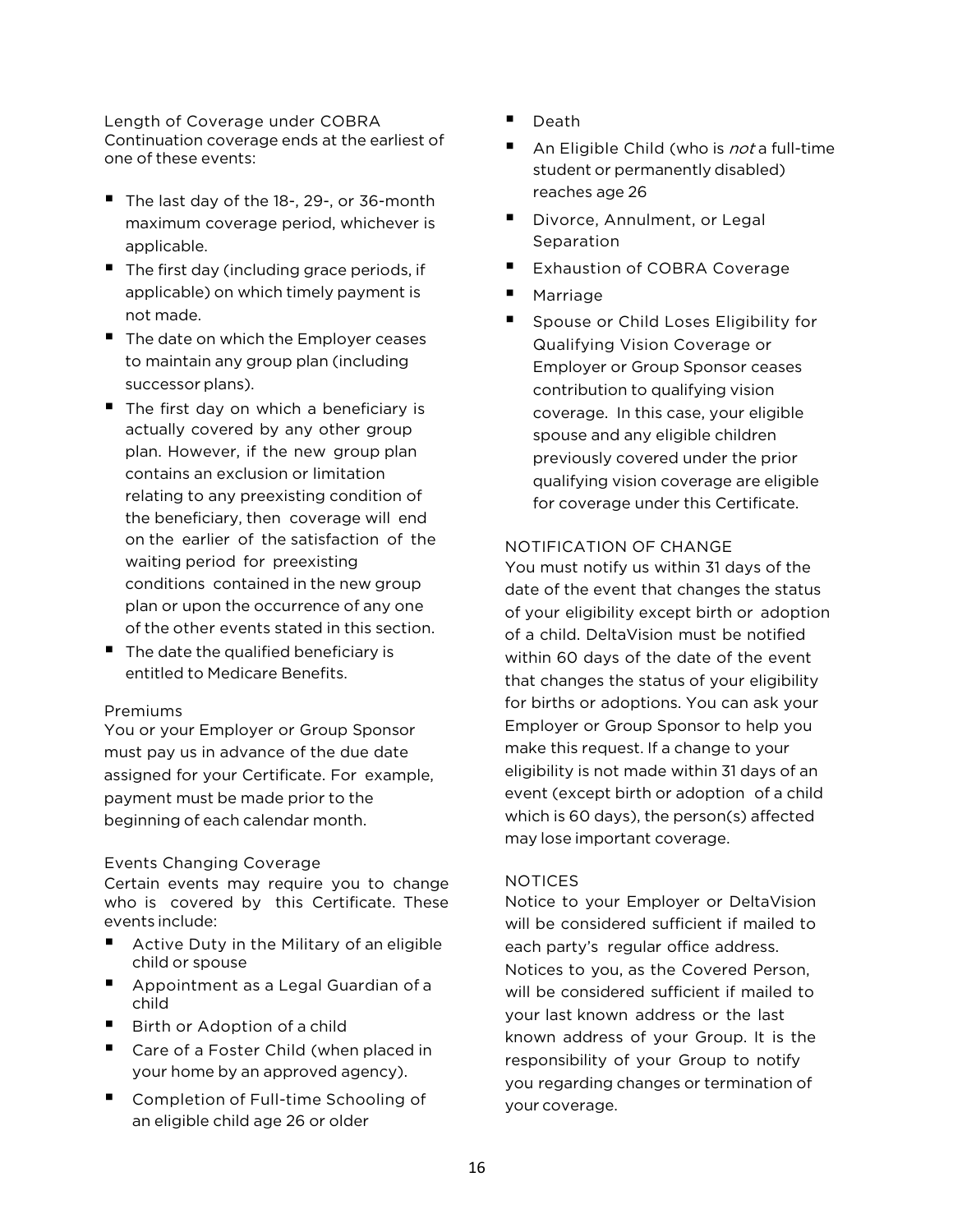#### AUTHORIZED CERTIFICATE CHANGES

No agent, Employee, or representative of ours is authorized to vary, add to, change, modify, waive, or alter any of the provisions of this Certificate. This Certificate cannot be changed except by:

- written amendment signed by an authorized officer and accepted by you or your Employer or Group Sponsor as shown by payment of the monthly premium.
- *our receipt of proper notification* that your marital or eligibility status has changed and we receive an appropriate monthly premium in advance, then we will change your coverage to the correct coverage type. See Types of Coverage explained earlier in this section.

#### EFFECTS OF TERMINATION

If your Certificate is terminated for fraud, misrepresentation, or the concealment of material facts:

- We will not pay for any services or supplies provided after the date the coverage is terminated.
- We *will retain legal rights*. This includes the right to initiate a civil action based on fraud, concealment, or misrepresentation.
- We may, at our option, *declare the* Coverage void.

If your Coverage is terminated for reasons other than fraud, concealment, or misrepresentation of material facts, we will stop Benefits the day your Coverage is terminated.

#### OUR RIGHT TO RECOVER PAYMENTS

If for any reason we make payment under this Certificate in error, we may recover the amount we paid.

#### <span id="page-16-3"></span><span id="page-16-0"></span>OTHER INFORMATION

Veratrus Benefit Solutions, Inc.'s Liability In no instance is Veratrus Benefit Solutions, Inc. liable for any conduct, including but not limited to tortuous conduct, negligence, or wrongful acts or omissions by any service Provider or other professional practitioner or their agents or Employees in the provision or receipt of health care. In no instance is Veratrus Benefit Solutions, Inc. liable for services of facilities that, for any reason, are unavailable to you.

#### Nonassignment

Benefits for covered services in this Certificate are for the Eligible Covered Person(s) and cannot be transferred or assigned to anyone else without our consent. Any attempt to assign this Certificate or rights to payment without our consent will be void.

#### <span id="page-16-1"></span>GoverningLaw

To the extent not superseded by the laws of the United States, this Certificate will be construed in accordance with and governed by the laws of the State of Iowa. Any action brought because of a claim under this Certificate will be exclusively litigated in the state or federal courts located in the State of Iowa and in no other.

#### Legal Action

<span id="page-16-2"></span>No legal or equitable action may be brought against us because of a claim under this Certificate, or because of the alleged breach of this Certificate, more than two years after the end of the calendar year in which the services or supplies were provided.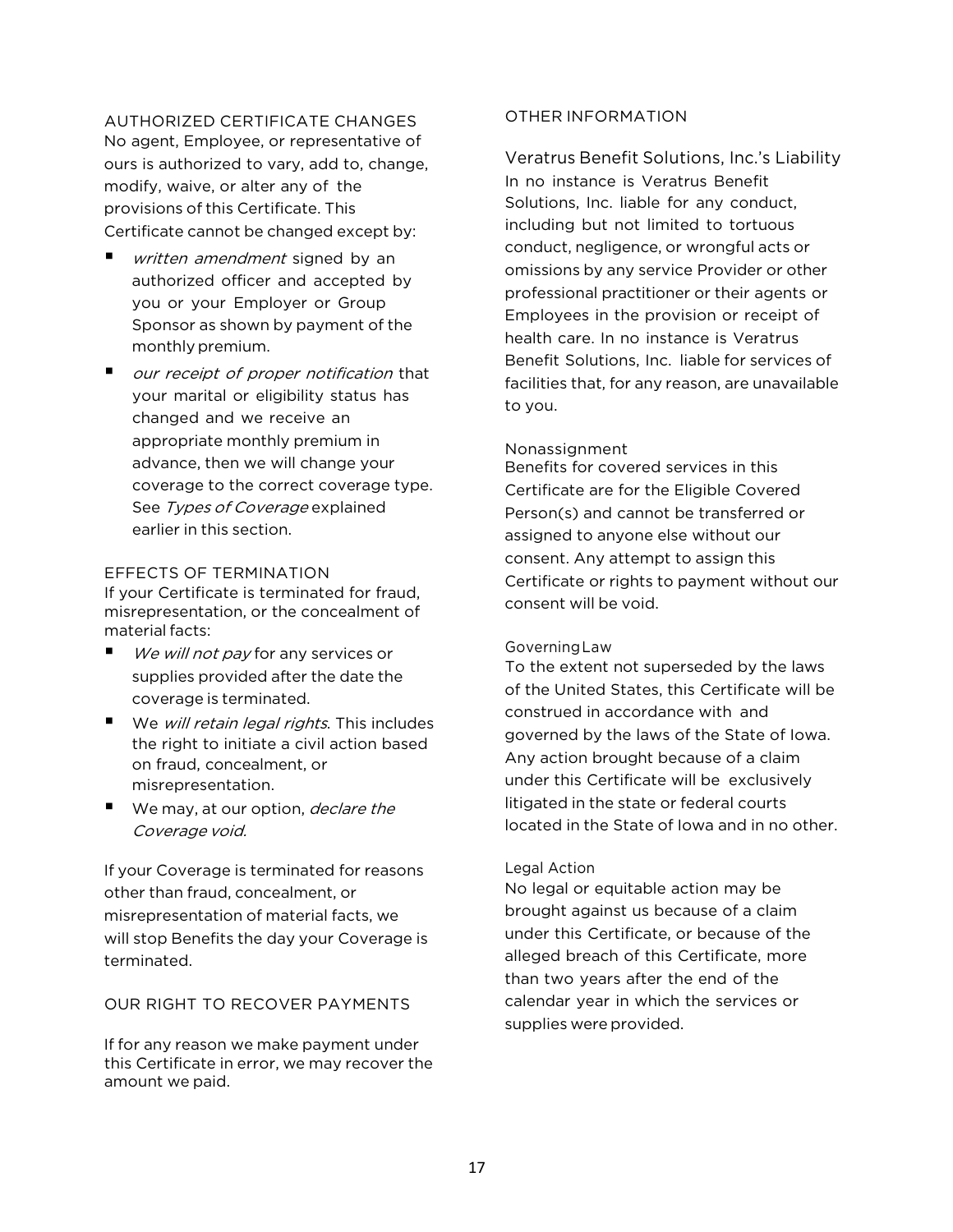Information If You or A Covered Person Of Your Family IsEnrolled In Medicaid

Assignment of Rights

This plan will provide payment of Benefits for covered services to you, your beneficiary, or any other person who has been legally assigned the right to receive such Benefits under requirements established pursuant to Title XIX of the Social Security Act (Medicaid).

Enrollment without regard to Medicaid Your receipt or eligibility for medical assistance under Title XIX of the Social Security Act (Medicaid) will not affect your enrollment as an Eligible Covered Person of this plan, nor will it affect our determination of any Benefits paid to you.

Acquisition by States of Rights of Third Parties

If payment has been made by Medicaid and we have a legal obligation to provide Benefits for those services, then we will make payment of those Benefits in accordance with any state law under which a state acquires the right to such payments.

### <span id="page-17-0"></span>YOUR ERISA RIGHTS

Your rights concerning your coverage may be protected by the Employee Retirement Income Security Act of 1974 (ERISA). Any employee benefit plan established or maintained by an employer or by an employee organization or both is subject to this federal law unless the benefit plan is a governmental or church plan as defined in

ERISA. If ERISA applies to your group, you will want to read this section carefully.

#### Your ERISA Rights

The Employee Retirement Income Security Act of 1974 (ERISA) provides that you will be entitled to:

- Examine certain plan documents and copies of documents (such as annual reports) filed by the plan with the United States Department of Labor. You may examine these documents at the Plan Administrator's office or at specified locations. You will not be charged to examine these documents. The latest annual report is available at the Public Disclosure Room of the Employee Benefits Security Administration.
- Obtain copies of certain plan documents from the Plan Administrator upon written request. The Plan Administrator may request a reasonable charge for the copies
- Receive a summary of the plan's annual financial report if your Employer or Group Sponsor has 100 or more participants in your plan. The Plan Administrator is required by law to furnish you with a copy of this summary annual report.

The Responsibility of your Employee Benefit Plan

In addition to creating rights for you and other participants, ERISA imposes duties upon the people responsible for the operation of your Employee Benefit Plan. The people responsible are called fiduciaries of the plan. Fiduciaries have a duty to operate your Employee Benefit Plan prudently and in the interest of you, other plan participants, and your beneficiaries. No one, including your Employer or any other person, may fire you or otherwise discriminate against you in any way to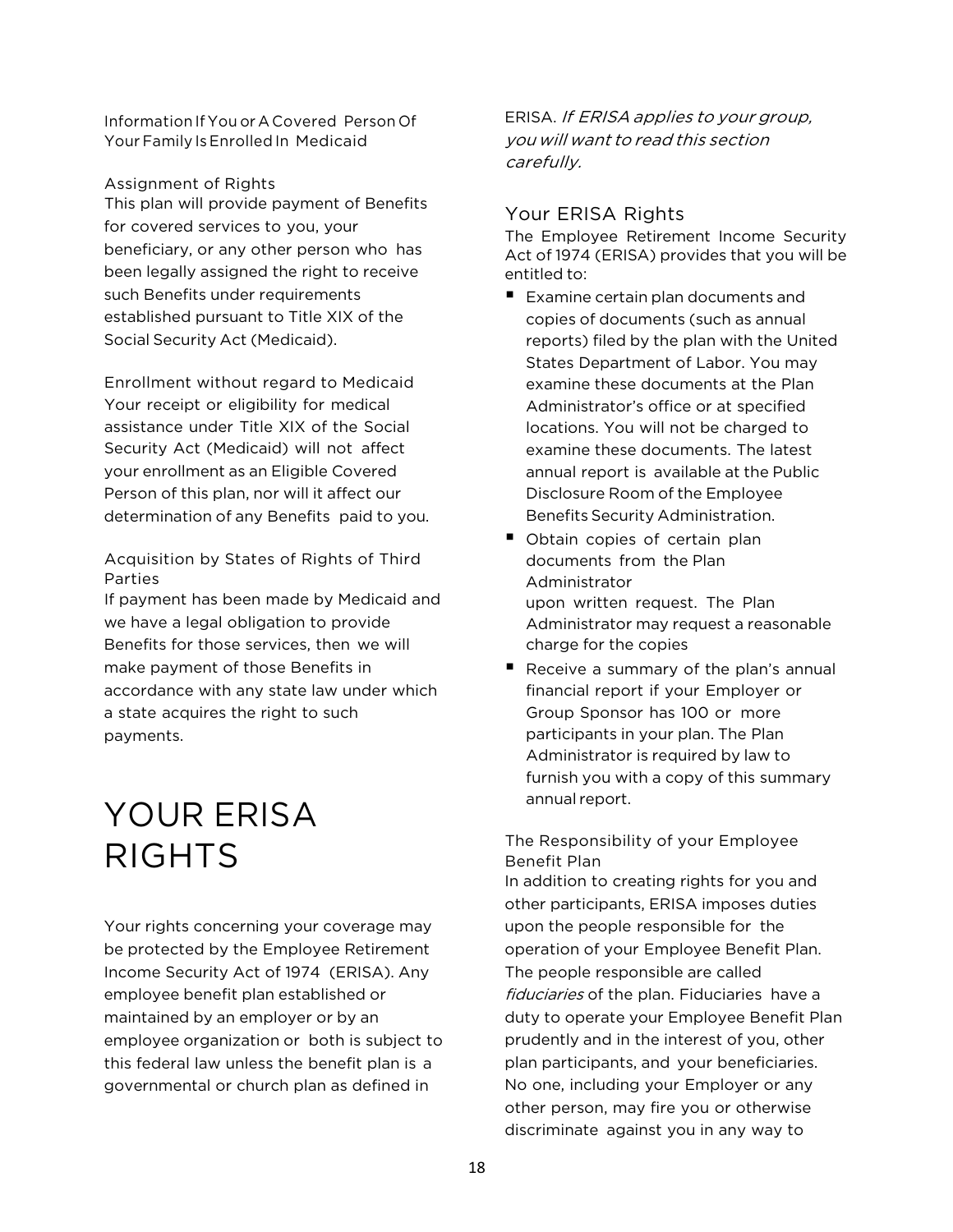prevent you from obtaining a covered Benefit or exercising your rights under ERISA. If your claim for a covered Benefit is denied or ignored in whole or in part, you have a right to know why this was done, to obtain copies of documents relating to the decision without charge, and to appeal any denial, all within certain time requirements.

#### Steps You Can Take to Enforce Your Rights

Under ERISA, there are steps you can take to enforce the above rights. For instance, if you request the plan document from the Plan Administrator and do not receive it within 30 days, a federal court may require the Plan Administrator to provide the materials and pay you up to \$110 a day until you receive the document, unless the document was not sent because of matters reasonably beyond the control of the Plan Administrator.

If you have a claim for Benefits which is denied or ignored (in whole or in part), you may file suit in a state or federal court. If it should happen that plan fiduciaries misuse the plan's money, or if you are discriminated against for asserting your rights, you may seek assistance from the U.S. Department of Labor, or you may file suit in a federal court. The court will

decide who should pay court costs and legal fees. If you are successful, the court may order the person you have sued to pay these costs and fees. If you lose, the court may order you to pay these costs and fees, for example, if it finds your claim is frivolous.

#### Who to Contact When you Have Questions

If you have any questions about your plan, you should contact the Plan Administrator, i.e. your Employer or Group Sponsor. If you have questions about this statement or about your rights under ERISA, or if you need assistance in obtaining documents from the Plan Administrator, you should contact the nearest Area Office of the Employee Benefits Security Administration, Department of Labor, listed in your telephone directory or the Division of Technical Assistance and Inquiries, Employee Benefits Security Administration, U.S. Department of Labor, 200 Constitution Avenue, N.W. Washington, D.C. 20210. You may also obtain certain publications about your rights and responsibilities under ERISA by calling the publications hotline of the Employee Benefits Security Administration.